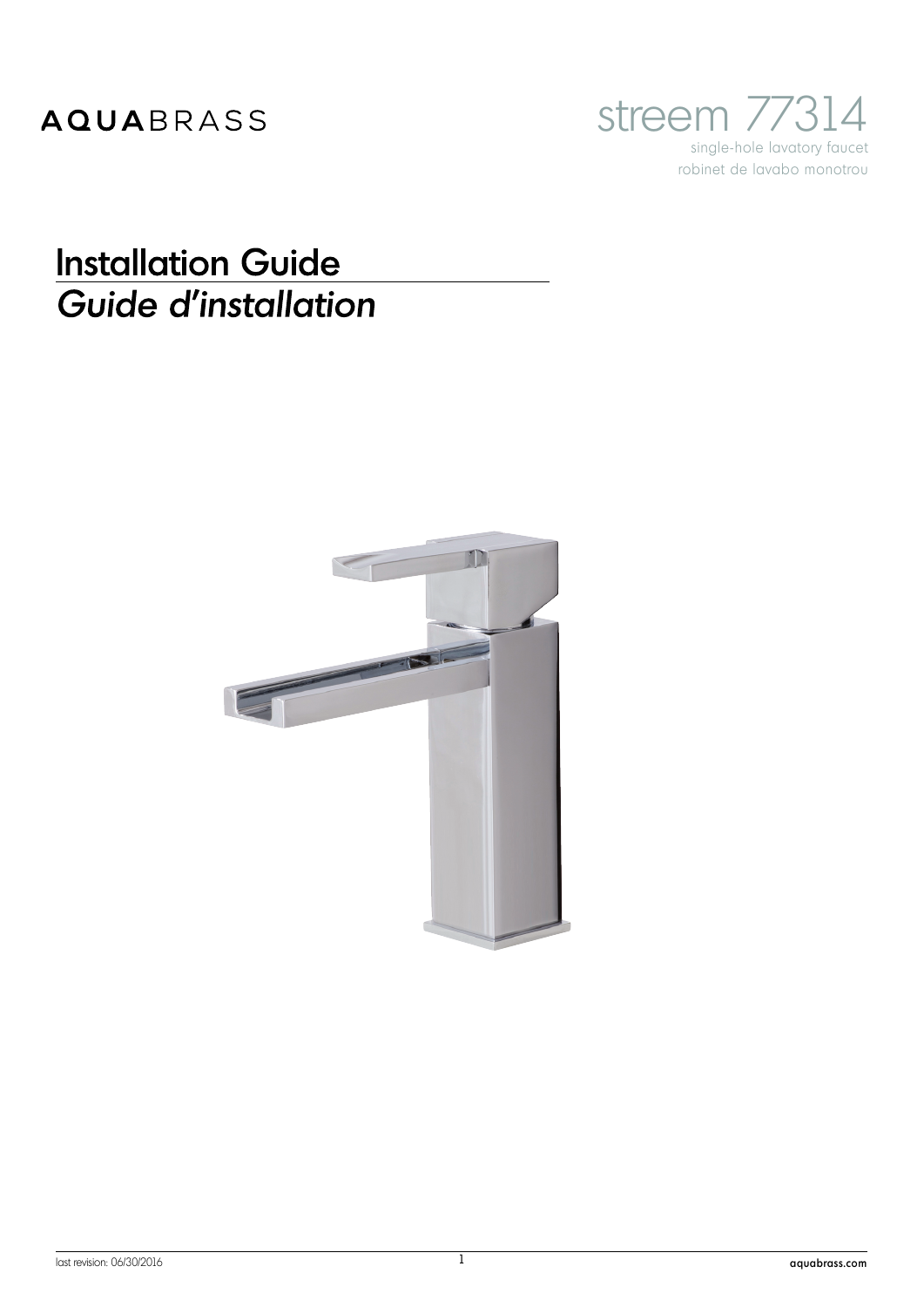## AQUABRASS



Service Parts / *Schéma des pièces*



| Item | Code       | English             | Francais                           |
|------|------------|---------------------|------------------------------------|
|      | ABFC77373  | Handle              | Poignée                            |
| 2    | ABFC77398  | Handle retainer kit | Ensemble de fixation de<br>poignée |
| 3    | ABCA07799  | Cartridge           | Cartouche                          |
| 4    | ABFC.77314 | Spout               | Bec                                |

| Item | Code      | English                | Francais                 |
|------|-----------|------------------------|--------------------------|
| 5    | ABFC77365 | Faucet body            | Corps de robinet         |
| 6    | ABFP77386 | Moulded connection rod | Tige moulé de connection |
|      | ABFC77394 | Faucet base            | Base de robinet          |
| 8    | ABFP77399 | Retainer kit           | Ensemble de fixation     |
| 9    | ABFH07797 | Water hoses            | Flexibles d'eau          |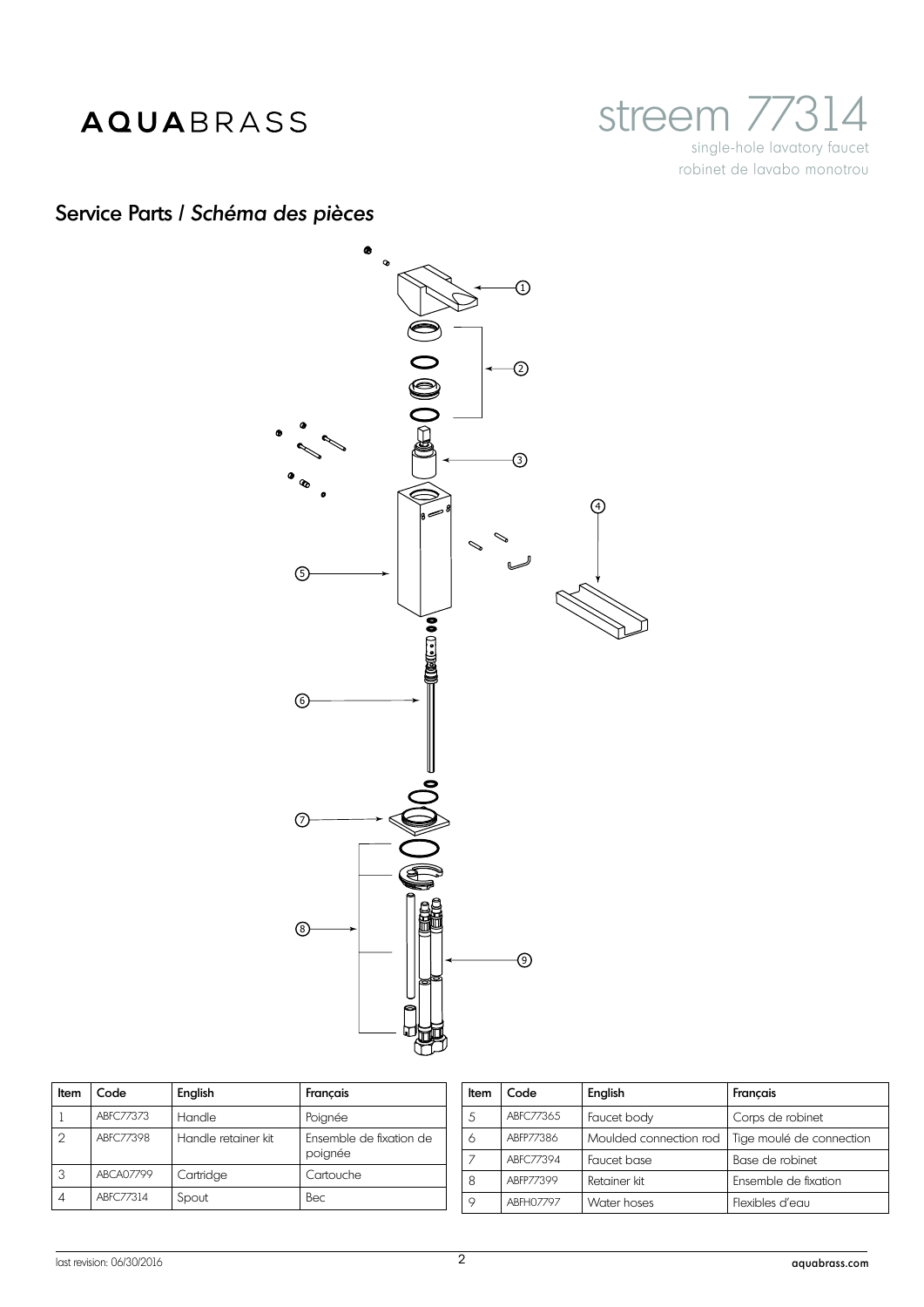streem //3 single-hole lavatory faucet robinet de lavabo monotrou

### General Dimensions / *Dimensions générales*



**CAUTION**: FOR BEST RESULTS, WE STRONGLY RECOMMEND THE INSTALLATION OF THIS FAUCET BE DONE BY A LICENSED PROFESSIONAL PLUMBER.

**MISE EN GARDE :** POUR OBTENIR UN RÉSULTAT OPTIMAL, NOUS RECOMMANDONS FORTEMENT QUE L'INSTALLATION DE CE ROBINET SOIT FAITE PAR UN PLOMBIER PROFESSIONNEL ACCRÉDITÉ.

**CAUTION:** MAKE SURE TO PROPERLY FLUSH THE HOT AND COLD WATER SUPPLY LINES PRIOR TO STARTING INSTALLATION.

**MISE EN GARDE :** ASSUREZ-VOUS DE BIEN PURGER L'ALIMENTATION EN EAU CHAUDE & FROIDE AVANT DE COMMENCER L'INSTALLATION.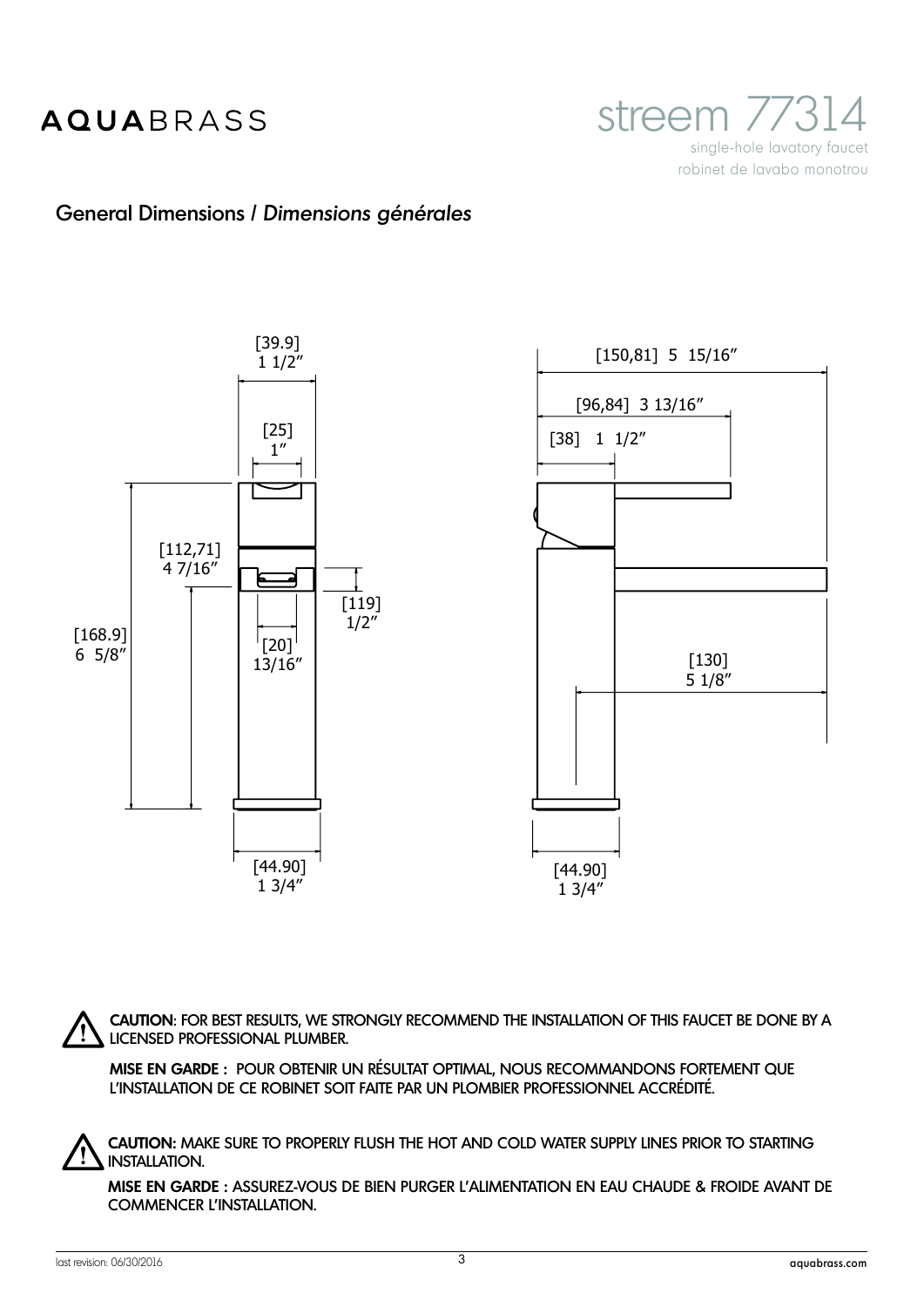Prepare the faucet<br>Préparer le robinet



Place the spout base (2) and rubber ring (3) against the faucet body (1). Then screw on the hot and cold water hoses (4).

Placez la base du bec (2) et la bague en caoutchouc (3) contre le bec (1). Ensuite visser les tuyaux d'eau chaude et froide (4).

countertop as shown (Fig.2).

2

 $\circled{1}$ 

Insérer les tuyaux flexibles (2) avec le corps du robinet  $(1)$  dans le trou ( $\varnothing$  1-3/8") du lavabo ou du comptoir tel qu'illustré (Fig.2).

Insert the flexible hoses (2) with faucet body (1) into the hole  $(\emptyset 1-3/8")$  of the sink or

WE RECOMMEND DRILLING A 1-3/8" DIAMETER HOLE FOR THE INSERTION

NOUS RECOMMANDONS DE PERÇER UN TROU DE 1 3/8" DE DIAMÈTRE POUR L'INSERTION DU ROBINET.

OF THE FAUCET.

Screw the tie rod (3) into the hole situated underneath the spout. Then, insert the washer (2), and secure the faucet with the metal nut (4).

Connect the hot and cold water hoses (1) to the inlet shut off valves.

Visser le tirant (3) dans le trou situé sous le bec. Ensuite, enfiler la rondelle (2), et fixer le robinet avec l'écrou en métal (4). Raccorder les tuyaux flexibles d'eau chaude et froide (1) aux valves d'arrivée d'eau.

# Prepare the faucet  $\bf 2$  Install the faucet  $\bf 3$

### robinet de lavabo monotrou Connecting the hoses Raccordement des

streem 7731

single-hole lavatory faucet



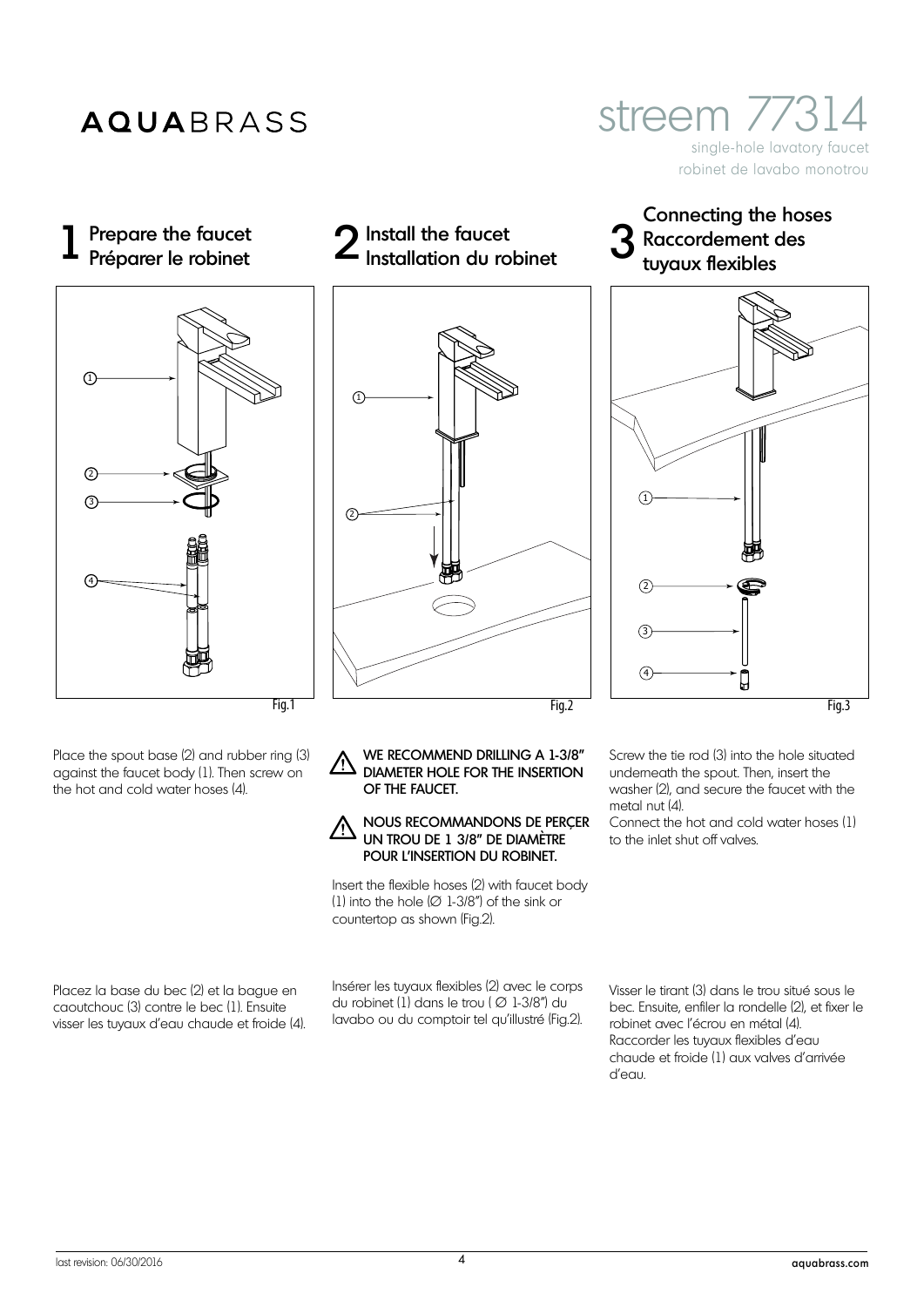### streem 7731 single-hole lavatory faucet robinet de lavabo monotrou

## Drain installation

Installation du drain



Cartridge replacement Remplacement de la cartouche

# 3 6 1 2 4 5 Fig.4 Fig.5

Start by shutting off water supply lines and then turn the water on to drain the faucet. To replace the cartridge (6), pull out the handle (3) by removing the decorative cap (1) and the set screw (2).

Afterwards, remove the dome cap (4) and the retainer ring (5). Replace with new cartridge and reassemble by reversing steps.

Couper dans un premier temps

l'alimentation d'eau et ouvrir l'eau pour le vider.

Pour remplacer la cartouche (6), enlever la poignée (3) en retirant le capuchon de finition (1) et la vis de retenue (2).

Démonter ensuite le capuchon en dôme (4) et l'anneau de retenue (5). Remplacer la cartouche avec la nouvelle, puis inverser les étapes pour le réassemblage.

#### Water flow adjustment Réglage du débit de l'eau



Fig.6

The Streem faucet is delicately adjusted at the factory for optimum water flow. However, because your local water pressure may vary, you can adjust the water flow with the adjustment rod.

We suggest that at maximum flow, the water should almost hit the inside edge of your sink.

If flow is too little: Turn the adjustment rod counter-clockwise no more than 1/4 turn. If flow is too much: Turn the adjustment rod clockwise no more than 1/4 turn.

Le robinet Streem est délicatement réglé en usine pour un débit d'eau optimal. Cependant, parce que votre pression de l'eau peut varier, vous pouvez régler le débit de l'eau avec la tige de réglage.

Nous suggérons que au débit maximal, l'eau doit presque toucher le bord intérieur de votre évier.

Si le débit est trop petit: Tournez la tige de réglage dans le sens antihoraire pas plus de 1/4 de tour.

Si le débit est trop: Tourner la tige de réglage dans le sens horaire ne dépasse pas 1/4 de tour.

agonal nut (3), the white nylon washer (4) and the black rubber washer (5). Insert the body of the drain (1) into the hole of the basin.

Unscrew the tube (2) and remove the hex-

Reinsert the washers and the hexagonal nut in the same order; (5), (4), (3).

Tighten firmly without putting pressure on the basin.

Screw back the tube (2). It is recommended to apply teflon tape around the tube's thread to prevent water leaks.

Dévisser le tube (2) et enlever l'écrou hexagonal (3), la rondelle de nylon blanche (4) et la rondelle de caoutchouc noire (5). Insérer le corps du drain (1) dans le trou du lavabo.

Remettre les rondelles et l'écrou dans le même ordre; (5), (4), (3).

Resserrer fermement sans mettre de pression sur le lavabo.

Revisser le tube (2). Il est recommandé d'appliquer du ruban de teflon autour des fillets afin de prévenir les fuites.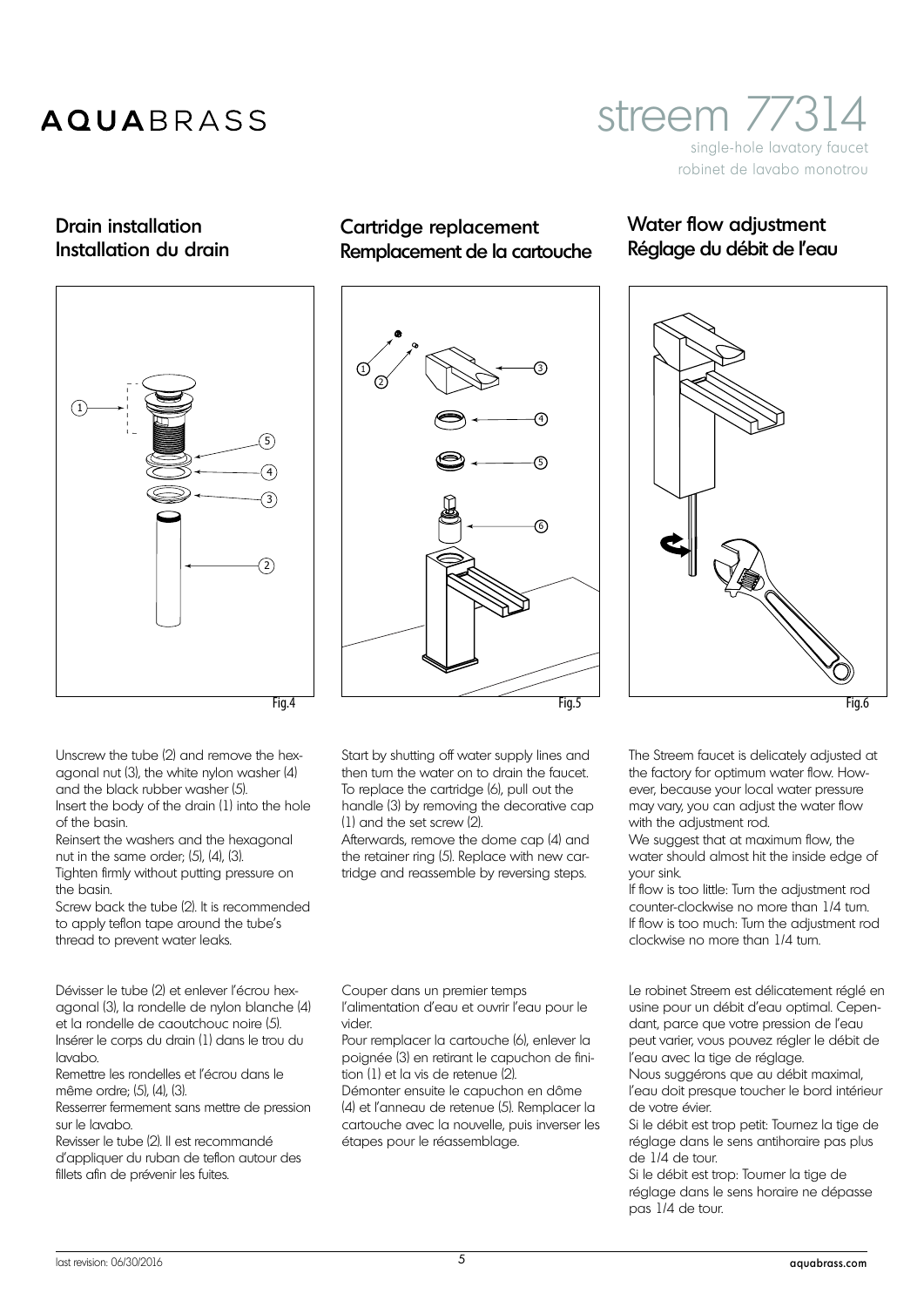

### Care *Entretien*

To clean your Aquabrass faucet or accessory, wash with a wet nonabrasive soapy cloth. Then wipe dry with a soft towel or cloth. We recommend this be done on a regular basis.

DO NOT USE ANY ABRASIVE, CHEMICAL OR CORROSIVE, POWDER OR ANY OTHER STRONG CLEANERS INCLUDING DETERGENTS, WINDOW CLEANERS AND DISINFECTANTS ON YOUR Aquabrass PRODUCT as they will destroy the finish and therefore VOID THE WARRANTY.

Toothpaste remnants should also be rinsed off when necessary. Ask your plumbing retailer about our PROTECTANT-CLEANER now available from Aquabrass. This product is specially manufactured to clean and polish leaving a protective coating to maintain your product's shine and finish.

Pour nettoyer et conserver l'apparence de vos robinets ou accesoires Aquabrass, lavez-les avec un linge mouillé à l'eau tiède et *enduit d'un savon doux non-abrasif. Puis essuyer avec un linge doux et sec. Nous vous recommandons cet entretien sur une base régulière.*

*NE JAMAIS UTILISER DE PRODUITS ABRASIFS, CHIMIQUES, CORROSIFS, INCLUANT DE TRÈS FORTS DÉTERGENTS, EN LIQUIDE OU EN POUDRE, NETTOYANTS POUR VITRES ET DÉSINFECTANTS sur votre produit Aquabrass. Cela pourrait en détériorer le fni et ANNULER LA GARANTIE.*

Les restants de pâte dentifrice doivent aussi être rincés au besoin. Demander à votre détaillant le PROTECTEUR NETTOYANT *Aquabrass spécialement conçu pour nettoyer, faire briller et protéger en laissant un mince lm protecteur sur vos robinets et vos articles décoratifs.*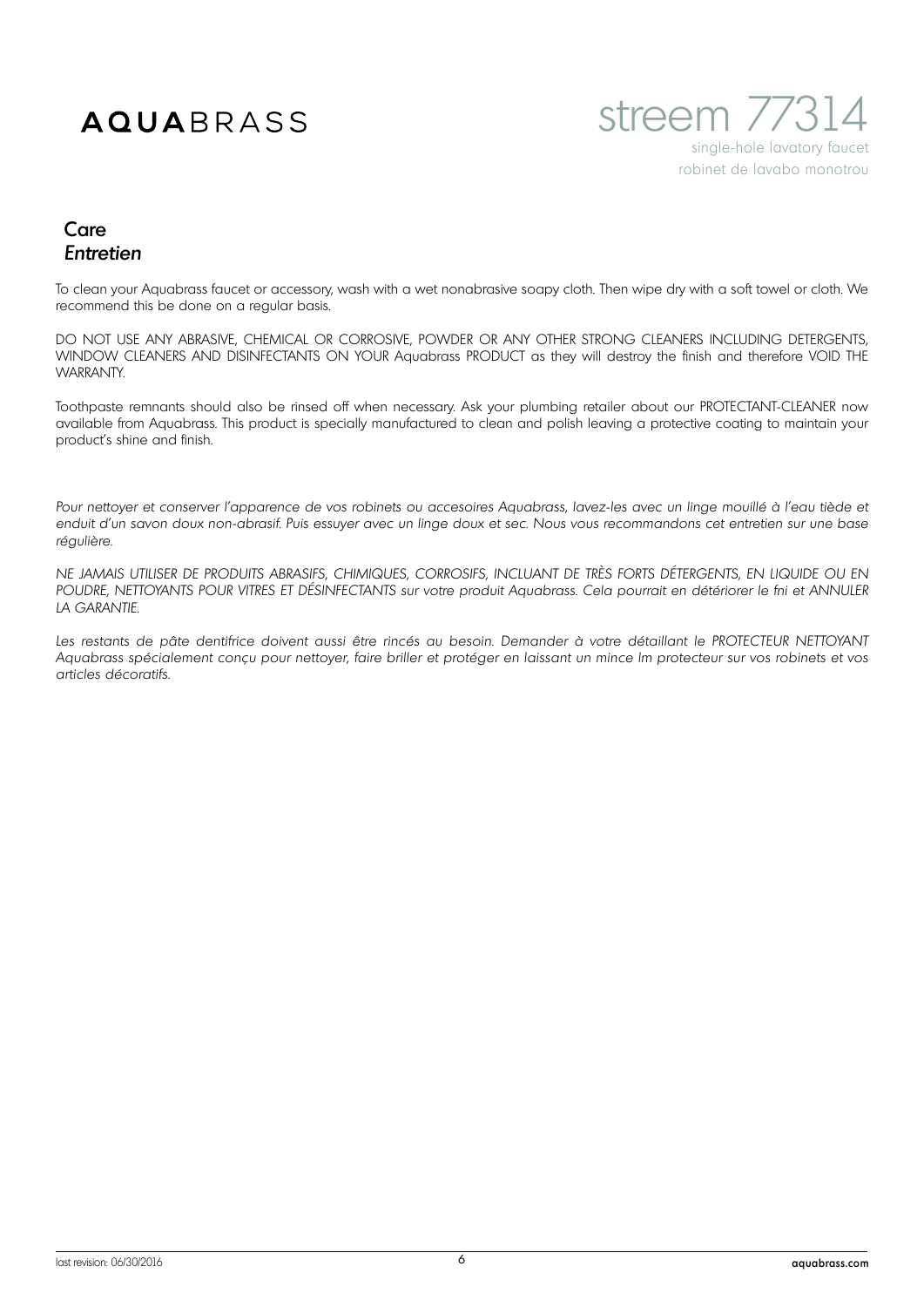### streem 7731 single-hole lavatory faucet

#### Limited lifetime warranty

robinet de lavabo monotrou

All Aquabrass products carry a full warranty against defects in materials and workmanship. The warranty will be applied only if the product is purchased from an authorized Aquabrass dealer. The Aquabrass warranty is limited strictly to the original consumer purchaser of the product. Proof of purchase must be made available to aquabrass for all limited warranty claims. Products that are deemed defective must be returned to our factory for inspection prior to replacement. The limited warranty is not transferable and is limited to products sold and installed in Canada and the United States.

#### **Residential Applications**

- mechanical working parts including ceramic disc cartridges for both side valves and pressure balance, thermo cartridges, stops, diverters etc. all carry our full limited lifetime warranty to the original purchaser.
- Aquabrass polished chrome and brushed nickel finishes are warranted for the life of the product to the original purchaser. All other finishes will be warranted for five years (Satin Nickel Natural [#210] is designed to develop a patina over time). Raw Brass (#400) is a living finish for which there is no warranty Normal wear and tear is not covered by this warranty.
- all electronic components and faucets are warranted for two years.
- all glass and ceramic basins are warranted for one year. - stone resin bathtubs and sinks are warranted for five years.
- vanity collections are warranted for one year.
- all other Aquabrass products are warranted for five years.

#### **Commercial Industrial Applications**

All the above product applications will be warranted for two years with the exception of the glass and ceramic basins which will carry a one year warranty.

#### **The Aquabrass warranty does not cover the following:**

- damages resulting in whole or part from installation error, product abuse, misuse, neglect, improper maintenance, abrasives, corrosion and/or accidents whether caused or performed by a professional or anyone else.
- any and all Aquabrass products that are subjected to any type of harsh abrasive, such as detergents or window cleaners.
- normal wear of the finish.
- the damage is caused by hard water, calcareous deposits or sediments.
- the damage or loss is sustained in a natural calamity such as fire, earthquake, flood, thunder, electrical storm, etc.

Aquabrass is not responsible for any labor or shipping charges, or damages whatsoever incurred in whole or in part from installation, removal, re-installation, repair or replacement of any Aquabrass product or part, as well as any incidental or consequential damages, expenses, losses, direct or indirect, arising from any cause whatsoever.

To obtain warranty service, please contact the retailer where the product was purchased.

The original sales receipt must be available to exercise our warranty.

**This warranty is extended to the first purchaser at retail. This warranty is NOT transferable.** 

Aquabrass reserves the right to make product specification changes without notice or obligation and to change or discontinue certain models.

### *Garantie limitée à vie*

Les produits Aquabrass ont une garantie complète contre les défauts de matériel et de main d'œuvre.

La garantie est applicable seulement si le produit est acheté chez un détaillant Aquabrass dûment autorisé. La garantie Aquabrass est strictement limitée au premier acheteur et une preuve d'achat doit être présentée pour toutes réclamations. Les produits considérés comme défectueux doivent être retournés à nos entrepôts pour inspection avant tout remplacement.

La garantie Aquabrass n'est pas transférable et est limitée aux produits vendus et installés au Canada et aux États-Unis.

#### **Applications résidentielles**

- toutes les parties mécaniques incluant les cartouches à disques en céramique pour les valves et les pressions équilibrées, les cartouches thermostatiques, les déviateurs ont une garantie complète au premier acheteur.
- les finis chrome poli et nickel brossé Aquabrass ont une garantie à vie limitée au premier acheteur.
- tous les autres finis ont une garantie de cinq (5) ans (le nickel satiné naturel [#210] se patinera avec le temps), excepté le laiton brut (#400) qui est un fini vivant pour lequel il n'y a pas de garantie.
- l'usure normale d'un fini n'est pas couverte par la garantie.
- toutes les composantes et les robinets électroniques ont une garantie de deux (2) ans.
- toutes les vasques en verre, les lavabos en porcelaine ont une garantie de un (1) an.
- les bains et lavabos en composite de pierre / résine ont une garantie de cinq (5) ans.
- les collections de mobilier de salle de bain ont une garantie de un (1) an.
- tous les autres produits ont une garantie de cinq (5) ans.

#### **Applications commerciales et industrielles**

Tous les produits ci-dessus sont garantis pour deux (2) ans à l'exception des vasques en verre ou en porcelaine qui sont garanties un (1) an.

#### **La garantie Aquabrass ne couvre pas :**

- dommages causés en entier ou en partie par une erreur d'installation, d'abus de produit, de négligence, d'utilisation non conforme, d'usage de produits abrasifs, de corrosion et/ou d'accidents causés par un professionnel ou par toute autre personne.
- tout produit Aquabrass nettoyé avec des produits abrasifs, comme les détergents ou les nettoyants à vitres.
- usure normale du fini.
- dommages causés par l'eau dure, les dépôts de calcaire ou les sédiments.

- les dommages ou les pertes résultant d'une catastrophe naturelle telle qu'un feu, un tremblement de terre, le tonnerre, un orage électrique, etc.

Aquabrass n'accepte aucune responsabilité pour tout frais de main d'œuvre ou d'expédition, ou pour tout autre dommage causé en totalité ou en partie lors de l'installation du produit, de son retrait, de sa réinstallation, de sa réparation, ou le remplacement de tout produit ou pièce Aquabrass, ainsi que tout dommage occasionnel ou conséquent, dépense, perte directe ou indirecte, provenant de quelque cause que ce soit.

Pour obtenir la garantie de service, veuillez contacter le détaillant d'où le produit a été acheté. La preuve d'achat originale sera exigible pour l'application de la garantie.

#### **Cette garantie s'applique au premier acheteur au détail et n'est PAS transférable.**

Aquabrass se réserve le droit de modifier des caractéristiques de ses produits sans avis ni obligation ainsi que de remplacer ou de retirer certains modèles.